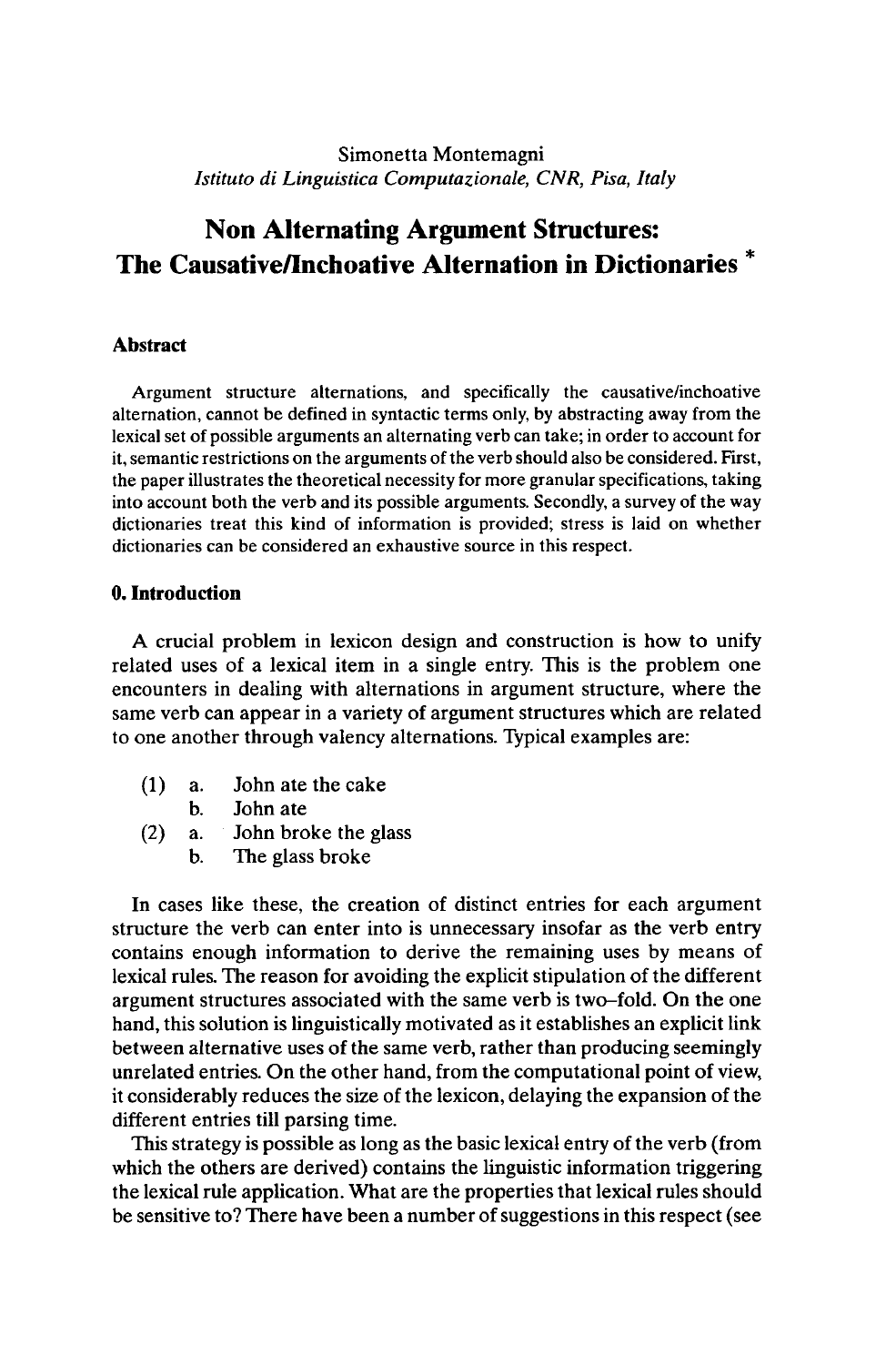Katz & Levin 1988; Pinker 1989, among others). For all of them, the criteria governing argument structure alternations are associated with properties of the verb only.

The point of this paper is that properties of a verb represent only necessary conditions on whether a verb may undergo a given alternation. However, they are not sufficient conditions as well. I will contend that necessary and sufficient conditions on argument structure alternations must include restrictions on the possible arguments the verb can take. The claim, for what concerns us here, is restricted to the so-called causative/inchoative alternation (also known as ergative alternation or anti-causative alternation); however, I think it might be extended to other kinds of alternation as well.

In what follows, I will show how accounts of argument structure alternations that concentrate on the verb only appear to be too coarse-grained: finer-grained specifications - including conditions on the arguments - are required. First, the theoretical necessity for more granular specifications, taking into account both the verb and its possible arguments, is illustrated. Secondly, a survey of the way dictionaries treat this kind of information is provided; in particular, stress is laid on whether dictionaries can be considered an exhaustive source in this respect or whether the information extracted from them needs to be supported and integrated by evidence emerging from textual corpora.

# **1. Argument structure alternations, thematic roles and selection restrictions: theoretical background**

Let us consider the causative/inchoative alternation and some theoretical accounts that have been proposed for it. This alternation involves two argument structures: an intransitive and a transitive one. For example, a verb such as roll can be used both in transitive structures like (3a) below, and in intransitive structures like (3b) below:

- (3) a. John rolled the ball down the hill
	- b. The ball rolled down the hill

where *the ball* plays a different syntactic role, as the object of the verb rollin (3a), but its subject in (3b). Yet, *the ball* plays the same thematic role, that of theme, in both sentences. This is confirmed by the fact that, as Radford points out (1988), the object of*roll*in (3a) and the subject of*roll*in (3b) obey to the same selection restrictions, as exemplified by (4a) and (4b) below:

- (4) a. John rolled the ball/the rock/\*the theory/\*sincerity down the hill
	- b. The ball/the rock/\*the theory/\*sincerity rolled down the hill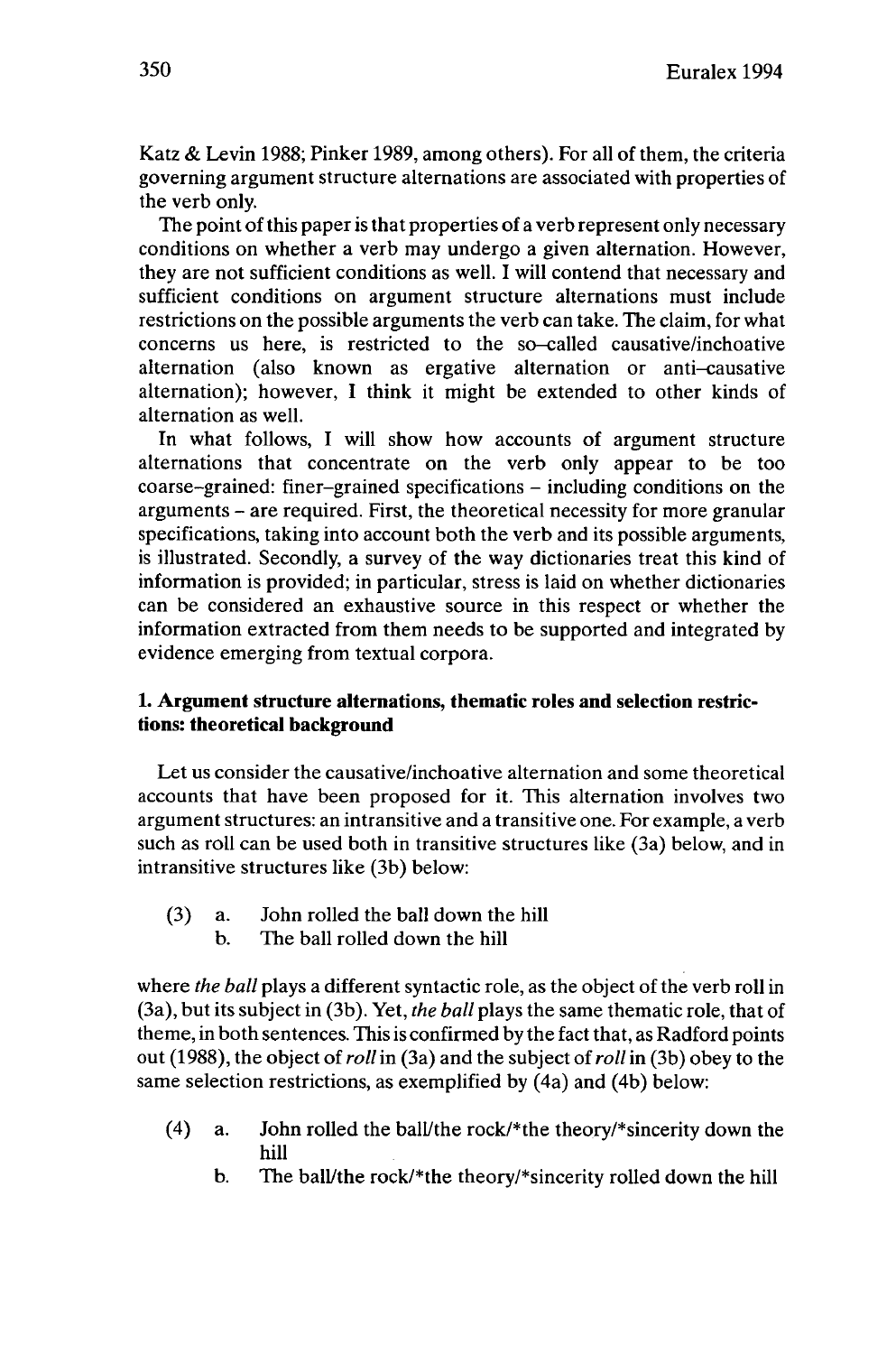where *theory* and *sincerity aie* excluded from both the object position of the transitive reading and the subject position of the intransitive one. On the basis of the above example, the relation between the two argument structures involved in the causative/inchoative alternation can be pictured as follows: the object of the transitive reading of the verb undergoing this kind of alternation and the subject of the intransitive one bear the same thematic role, that of theme; this implies that they are subject to the same selection restrictions.

An apparent difficulty of this generalization is highlighted by Chomsky (1986) with respect to *break,* another typical verb undergoing the causative/inchoative alternation. Consider the following examples:

- (5) a. John broke the window
	- b. The window broke
- (6) a. John broke his arm
	- b. \*His arm broke (in the sense of 'he broke his own arm').

The examples above behave differently with respect to the alternation; as pointed out by Chomsky, in (6) it is impossible to construct the intransitive version of the (a) sentence. It would be difficult to contend that *window* and *arm* play two different thematic roles in (5a) and (6a), and that this is the reason why (6a) does not undergo the causative/inchoative alternation. If both *window* and *arm* are themes of *break,* how do we account for their different distribution in (5b) and (6b)? Chomsky explains this difference by assigning different argument structures to the sentences (5a) and (6a): *"John* is the Agent with the Object *the window* and also in one interpretation of *John broke his arm* (e.g. 'John broke Bill's arm'). But there is a second interpretation of the latter with the sense 'John's arm broke', in which case *John* is not the Agent" (Chomsky 1986:59). Thus, *John* is assigned the thematic role of agent in (5a) only, whereas in (6a) he bears the role of experiencer. Following Chomsky's line of reasoning, we can conclude that the alternation in question is sensitive to the whole argument structure of a verb. It is simply not enough to say that the theme of *break* is realized as an object of the transitive reading of the verb, and as a subjectin its intransitive one: in fact, this is true if and only if the subject of the transitive reading bears the agent role.

To sum up, examples in (3), (5) and (6) show that similarities in thematic structure are reflected in similarities in selection restriction in alternating argument structures: i.e., the same thematic role in alternating argument structures of the same verb is supposed to be subject to the same selection restrictions. Whenever the selection restrictions are not the same, then a different argument structure must be hypothesized, as with *break* in Chomsky's account. The latter example demonstrates that criteria relevant for discriminating alternating from non alternating argument structures should consider the whole argument structure, rather than concentrate only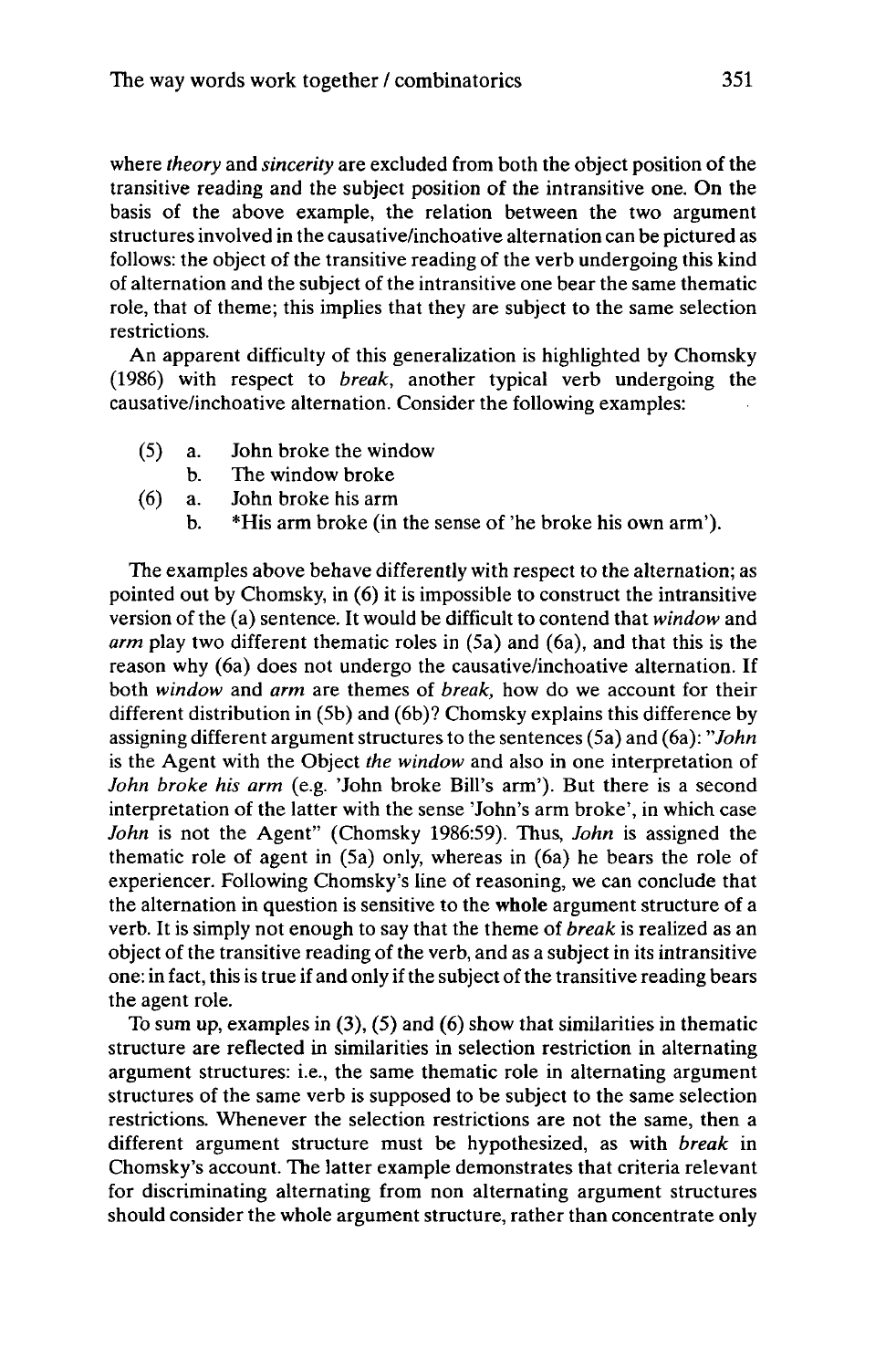on the argument whose expression alternates between different syntactic realizations.

# **2. What formalization for defining argument structure alternations?**

Let us now consider other verbs undergoing the causative/inchoative alternation, whose behaviour differs with respect to the cases considered above. Consider the sentences:

- (7) a. John began his carreer/the lesson/the concert/the show/the book
	- b. his carreer/the lesson/the concert/the show/\*the book began
- (8) a. John gathered his friends/the animals/his papers/his maps/berries
	- b. his friends/the animals/\*his papers/\*his maps/\*berries gathered
- (9) a. Mary rang the bell/\*the telephone
	- b. The bell/the telephone rang

Once again, these examples show that the same verb does not always undergo the alternation. For each example, possible and impossible alternations are contrasted. Two different cases can be distinguished: (7) and (8) show that not all possible objects of the transitive reading can play the role of subject of the intransitive reading of the same verb; conversely, (9) illustrates the opposite case, in which not all possible subjects of the intransitive reading can be the object of the transitive one. In the following, I will discuss in detail only the first case, as the kinds of problem posed by the two are similar.

Let us consider first how Chomsky's solution works with the sentences in (7) and (8). It could be argued that the subject of *begin the book* bears a different thematic role from the subject of, say, *begin the carreer.* What distinguishes *break the arm* in (6) from *begin the book* in (7) and *gatherpapers / maps / berries* in (8) is the thematic role associated with their subject: whereas the subject of *break the arm* cannot be assigned an agentive interpretation, in the other cases the subject is understood as the argument bearing the agent role. This differentsemantic interpretation associated with the subject of these verb-object combinations is also supported by the fact that the sentence in (6a) cannot be passivized, while all sentences in (7) and (8) can be. Therefore, the fact that *begin the book* or *gather papers /maps/ berries* do not alternate cannot be accounted for by assigning a different thematic role to their subject, as Chomsky proposed for (6a).

Having excluded the possibility of a different thematic interpretation associated with the subject of *begin the book* and *gather papers / maps / berries,* the problem which arises at this point is how to define the conditions for the causative/inchoative alternation to be possible in cases like (7) and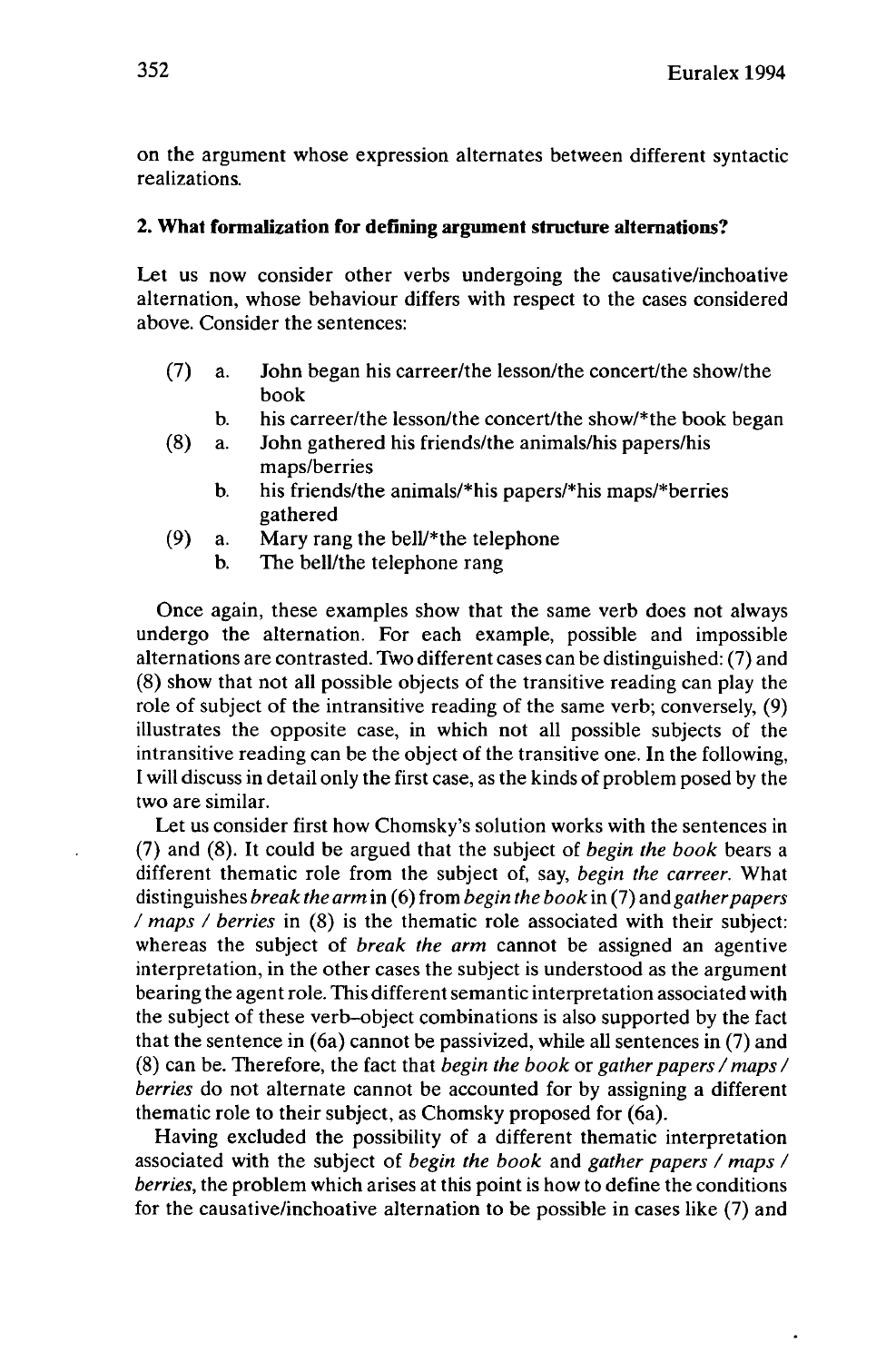(8). In orderto account for it, the focus ofthe attention should be shifted from the subject to the object of the transitive reading.

Following the same line ofreasoning put forward by Chomsky with respect to *break the arm,* one possible way of differentiating the alternating from the non-alternating cases would be that of differentiating the thematic roles assigned to the objects, on the basis of whether they can be syntactically realized only as object of the transitive reading of the verb, or both as object and subject of the transitive and intransitive readings respectively. For example, in the case of *gather* we might distinguish 'volitional' themes (exemplified by *friends* and *animals* in the case at hand) from 'non-volitional' ones (represented by *papers, maps, berries):* only the argument structure with the volitional theme undergoes the causative/ inchoative alternation. Similarly, with *begin,* only event denoting themes (e.g. *lesson, concert,* etc.) seem to alternate between the object and subject syntactic realizations. But there seems to be something fundamentally wrong with packing all this information into the thematic roles, as the set of possible thematic roles becomes open-ended. This way, thematic roles loose their primary function, since they do not anymore lend themselves to useful linguistic generalizations. As a result, the causative/inchoative alternation would be defined for a wide range of different argument structures.

Another possible solution would be that of assigning the same role of theme to all possible objects in (7a) and (8a), to be integrated with selection restrictions operating on the fillers of that role. The specifications in (10) and (11) below, corresponding to the verbs in (7) and (8) above, illustrate this solution. For each argument structure, the syntactically expressed arguments the verb can take, their selection restrictions, and the thematic role associated with them are specified. Only by considering all these factors, it is possible to formally distinguish between the alternating from the nonalternating argument structures, which are represented in (10a) and (11a),  $(10b)$  and  $(11b)$ , respectively.

| $(10)$ a. |    |       | begin (SUBJ, OBJ<+action,+process>)      |
|-----------|----|-------|------------------------------------------|
|           |    | agent | theme                                    |
|           | b. |       | begin (SUBJ, OBJ<-action,-process>)      |
|           |    | agent | theme                                    |
| $(11)$ a. |    |       | gather (SUBJ, OBJ<+animate,+volitional>) |
|           |    | agent | theme                                    |
|           | b. |       | gather (SUBJ, OBJ<-animate,-volitional>) |
|           |    | agent | theme                                    |

This solution looks better than the previous one, since it preserves the generalizing function of thematic roles. On the other hand, it contradicts the assumption (stated with respect to (3) above) that in alternating argument structures identical thematic status with respect to the same verb implies identical selection restrictions. However, its purpose here was mainly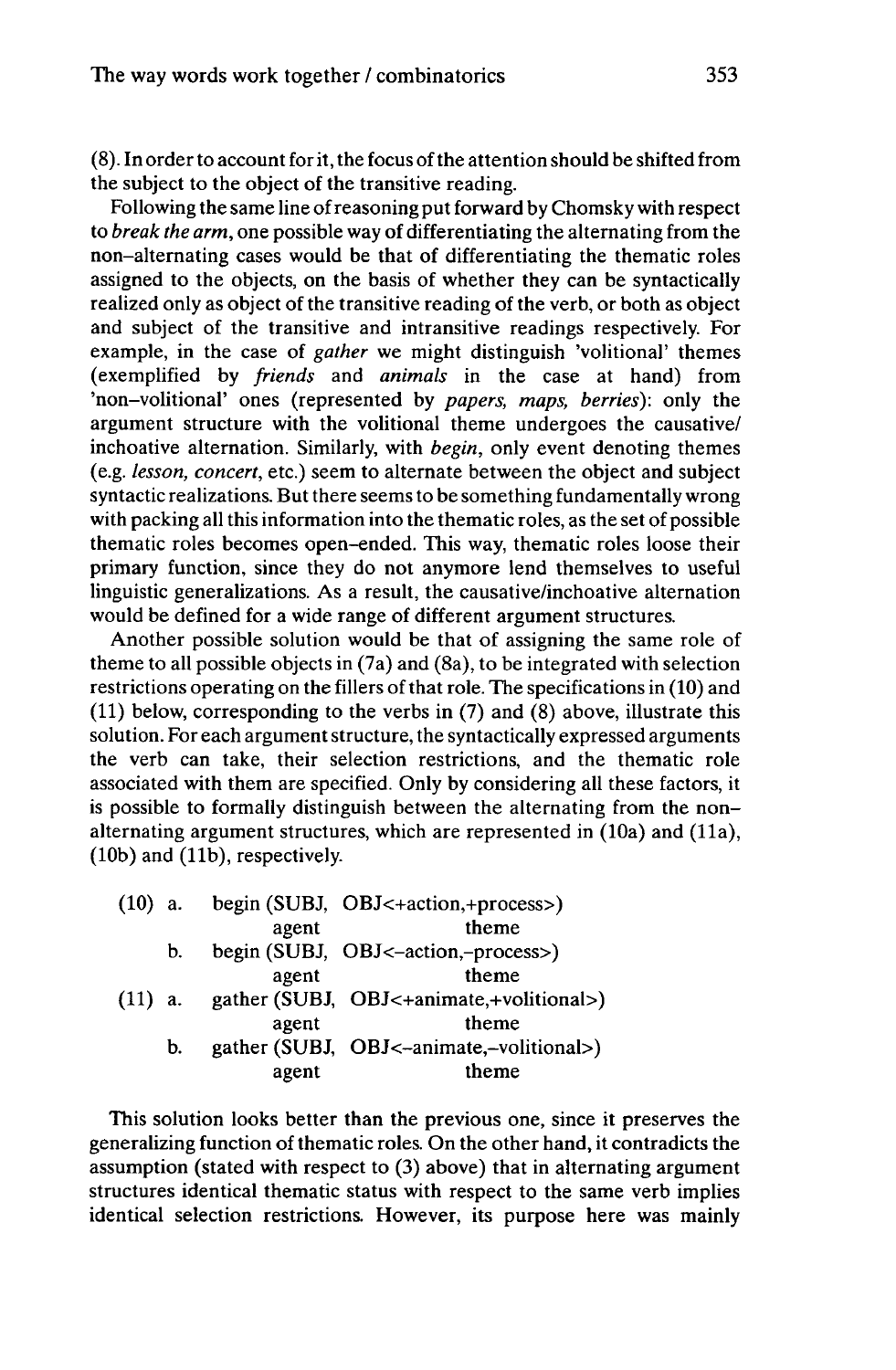illustrative of the problems which need to be dealt with when accounting for the causative/inchoative alternation.

Thus far, it has been shown that the productivity of argument structure alternations should be defined by considering properties of the verb and of its arguments at the same time. On the basis of the evidence illustrated above, let us now consider how dictionaries treat this kind of information.

### **3. The causative/inchoative alternation and dictionaries**

Currently available dictionaries provide an undoubtedly rich source of lexical information, but often omit or do not make explicit salient syntactic and semantic properties of lexical items. This is also the case of argument structure alternations holding for the same verb. One question that arises when dealing with alternations is whether the variants involve the same or distinct lexical entries, that is whether alternating argument structures of the same verb should be recorded within the dictionary under the same sense or whether they should be treated as different senses. In principle, I think that they should be collapsed under the same sense as long as the same syntactic and semantic specifications hold for the two alternating argument structures, including the verb and its arguments. In practice, whether the alternation refers to the same sense is a dictionary internal affair which depends on the organizational strategy adopted.

Some dictionaries, like the *Longman's Dictionary of Contemporary English* (LDOCE) and the *Collins Cobuild English Language Dictionary* (COBUILD), treat them within the same sense, although according to different strategies.

LDOCE provides, for each verb sense, subcategorization information by means of grammar codes, as shown below for the verb *break:*

**break** v <sup>1</sup> [I;T] to (cause to) separate into parts suddenly or violently, but not by cutting or tearing

Here, the code [I;T] indicates that sense <sup>1</sup> of the verb *break* can be either transitive or intransitive; the same code is used to encode the optionality of the object, as with verbs like *eat.* This information, combined with the causative specification, which is conveyed by *cause to* within the definition text, indicates that the verb undergoes the causative/inchoative alternation. Therefore, LDOCE accounts for the alternation by considering syntactic and semantic properties of the verb only. This kind of definition is too coarse-grained and if applied as such may generate ill-formed alternations: in principle, all example sentences illustrating this sense can possibly be turned into the corresponding transitive or intransitive ones. Going back to *break,* sentences illustrating both transitive and intransitive uses of the same sense - e.g. / *dropped my cup and it broke* and *he has broken his leg* - are

 $\ddot{\phantom{a}}$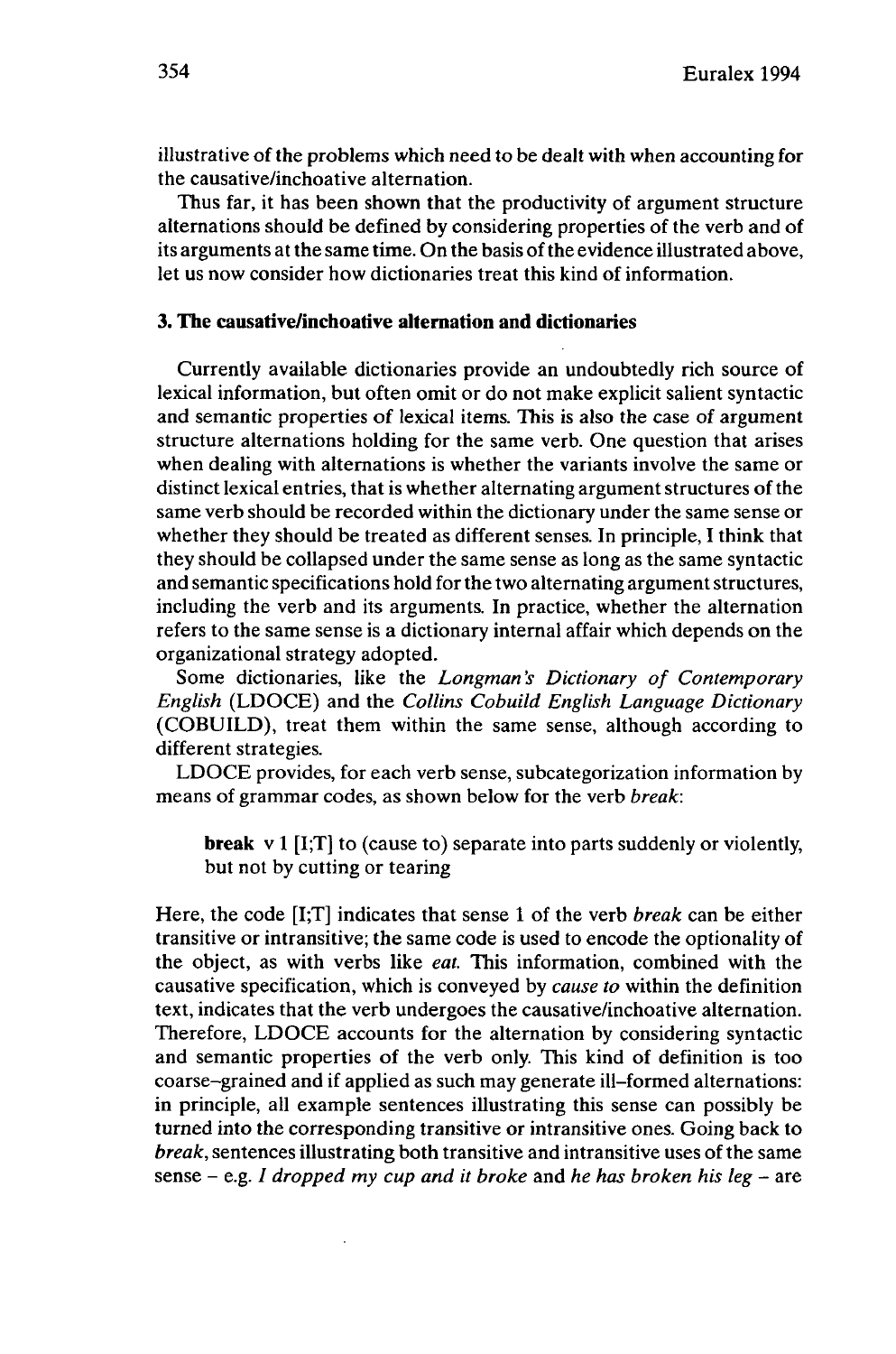provided without distinguishing the cases for which the alternation is possible from those for which it is impossible.

COBUILD, being based on corpus evidence, provides more granular specifications, considering both properties of the verb and its arguments. Therefore, in the case of the verb *break* different senses are proposed:

## **break**

<sup>1</sup> V-ERG When an object breaks or when you break it, it splits into pieces as a result of an accident, for example because you have dropped it or hit it too hard

2 V-ERG When something long and narrow breaks or when you break it, it snaps into two pieces because it has too much pressure put on it, for example because you are pulling or pushing it at one end

3 V+O When you break a bone in your body, you damage it in an accident so that it cracks or splits

Here, senses are distinguished on the basis of the combined grammatical and semantic properties of the verb and its arguments. Whereas senses <sup>1</sup> and 2 undergo the causative/inchoative alternation (as shown by the V(erb)-ERG(ative) grammar code), sense 3 can only be used transitively (as shown by the V(erb)+0(bject) specification). The different selection restrictions on the object of the transitive reading in the different senses are the discriminating factors accounting for the different behaviour with respect to the alternation; from them, it follows that break with bones is excluded from the alternation.

The other possible strategy for dealing with the causative/inchoative alternation is that of assigning a different sense to each possible argument structure the verb can enter into. For example, both the Italian dictionaries which have been considered - *Il Nuovo Dizionario Garzanti* and the Italian DMI Database - split the different senses of <sup>a</sup> verb according to <sup>a</sup> transitivity-based organizational strategy. Under this strategy, different argument structures, even those due to transitivity alternations, are treated as different senses of the same verb. Consider the following Garzanti entries:

**abituare** (to accustom, to get accustomed) (sense 1) v. trans. far *prendere un'abitudine* (to cause to get into the habit) (sense 2) v. intr. pron *prendere un'abitudine* (to get into the habit) **accagliare** (to curdle) (sense 1) v. trans. far *coagulare* (to cause to coagulate) (sense 2) v. intr. pron. *coagularsi* (to coagulate)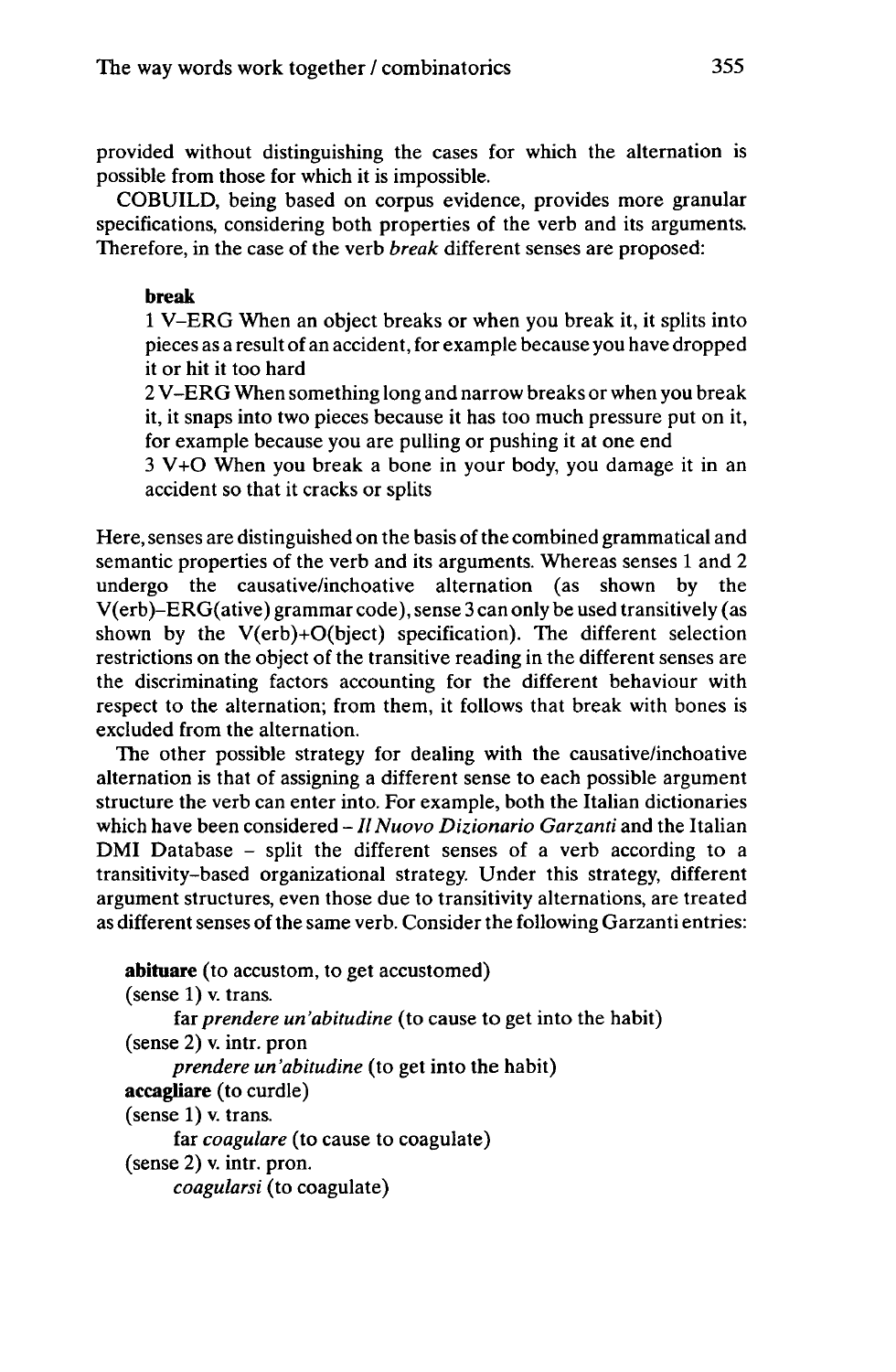```
alioggiare (to accommodate, to stay at)
(sense 1) v. trans.
     dare alloggio a qualcuno (to provide someone with a place where
     to stay)
(sense 2) v. intr.
      prendere alloggio, essere ospitato (to have a place where to stay, to
      be guest)
cominciare (to begin)
(sense 1) v. trans.
     dare principio a qualcosa (to give a start to something)
(sense 2) v. intr.
     avere principio (to have a start)
migliorare (to improve)
(sense 1) v. trans.
     rendere migliore (to cause to become better)
(sense 2) v. intr.
     divenire migliore (to become better)
rompere (to break)
(sense 1) v. trans.
     mandare inpezzi con la forza, infrangere (to tear to pieces by force,
     to smash)
(sense 5) v. intr. pron.
     andare in pezzi, infrangersi (to go to pieces, to smash)
```
Here the alternation may be captured by comparing definitions across different senses, associated respectively with a transitive and an intransitive reading of the same verb. Thus, definitions, combined with grammar codes, appear to be a valuable source of information in this respect. In order to establish whether the different senses can be related through the causative/inchoative alternation, two different aspects of the definition text need to be taken into account: (i) whether the definition corresponding to the transitive reading contains a causativity specification; (ii) whether some aspects of meaning (which are underlined in the examples above) are shared by the two senses.

In the examples above, different patterns can be recognized, to be used for the identification and extraction of verbs undergoing the causative/ inchoative alternation from the Garzanti dictionary. First, the senses involved are a trans(itive) one (corresponding to the causative alternant), and an intr(ansitive) or intr(ansitive) pron(ominal) one (corresponding to the inchoative alternant). Note that, in Italian, the inchoative alternant can also be expressed by the pronominal form of the verb: this is an idiosyncratic property of lexical items, and, as pointed out by Burzio, there is "no principled way to predict when in such transitive-ergative alternation 'si' will appear" (Burzio 1986:38). Second, as far as the definition text is concerned, a wide range of correspondence patterns can be observed: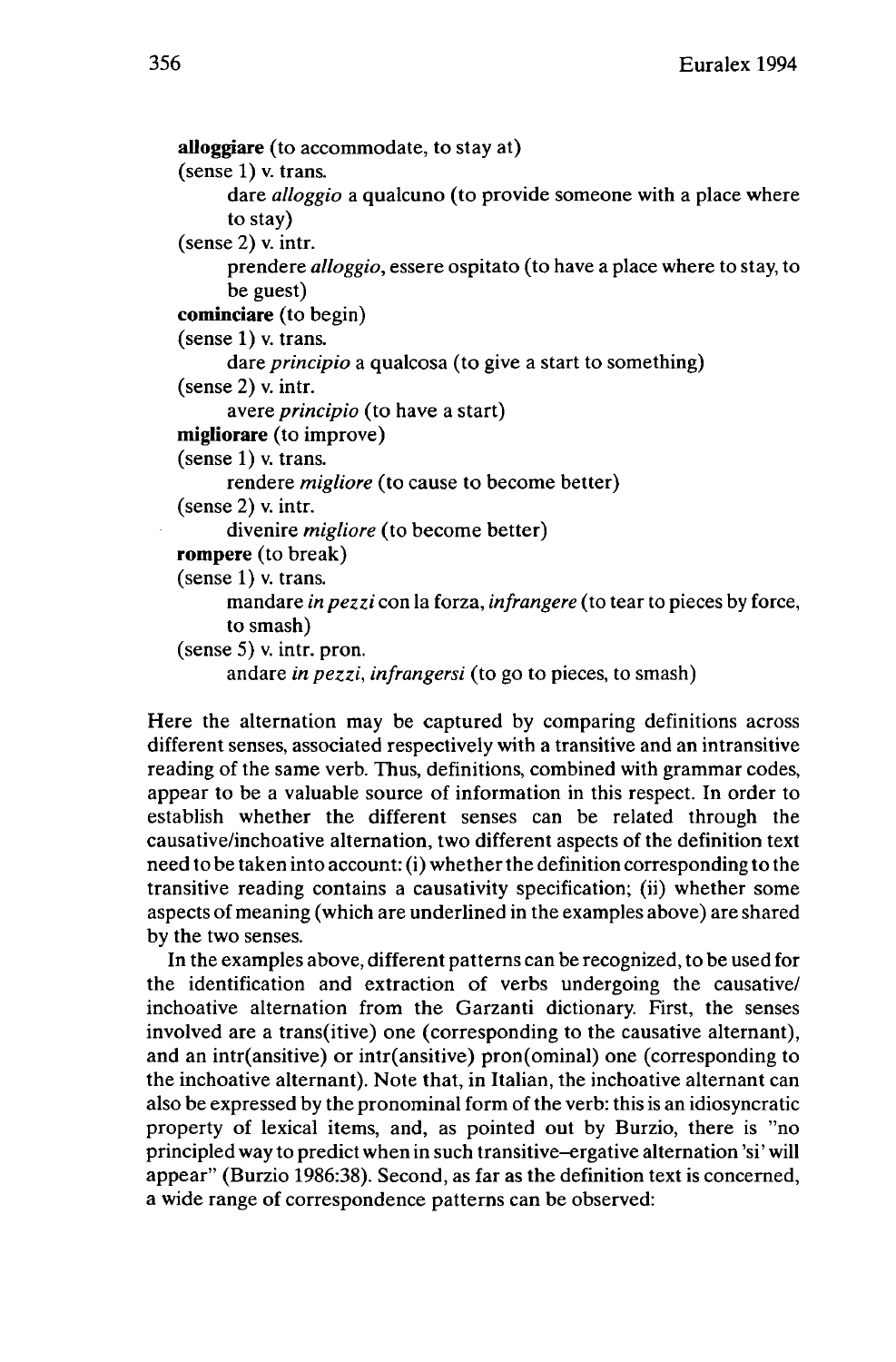- a) far (to make) <sup>+</sup> verb phrase verb phrase (whose verb may appear in the intransitive pronominal form);
- b) rendere (to make) + adjectival phrase  $-$  divenire or diventare (to become) + adjectival phrase;
- c) dare (to give) + noun phrase avere (to have) or prendere (to take) + noun phrase;
- d) mandare (lit. to send) + prepositional phrase  $-$  andare (to go) + prepositional phrase;

where: the first element of the pattern is to be found within the definition of the transitive alternant, and the second one within the definition of the intransitive one; and, the fillers of the verb, noun, adjectival and prepositional phrase slots are the same within the two definitions. The definitions of *abituare* and *accagliare* have been formulated according to the pattern (a); those of *alloggiare* and *cominciare* follow the pattern in (c); *migliorare* and *rompere* illustrate the patterns (b) and (d) respectively. Patterns (a-d) above represent just a selection of the wide range of possible patterns by means of which the causative/inchoative alternation is implicitly encoded within the Garzanti dictionary; however, all of them can be reduced to the more general pattern 'verb conveying a causativity specification  $+ XP$ - verb conveying an inchoativity specification  $+ XP$ , where the category X ranges over noun, verb, preposition and adjective categories, and the inchoativity specification can be directly incorporated in XP when it is realized as a VP (see pattern a).

What is said so far demonstrates that all dictionaries taken into consideration provide the information on whether a given verb undergoes the causative/inchoative alternation or not. However, given the different ways in which this information is encoded, procedures for the automatic acquisition of this kind of information have to follow different strategies. Whereas for Italian dictionaries different definitions of the same verb entry need to be compared, for English dictionaries this information is collapsed within the same verb sense. A procedure for the acquisition of verbs undergoing the causative/inchoative alternation from Garzanti is currently being implemented on the basis of the patterns illustrated above. A similar procedure has been applied to DMI by Antelmi and Roventini (1990), restricted to the class of verbs derived from nouns and adjectives. As far as the English dictionaries are concerned, both of them have been exploited as a source of this kind of information: see Sanfilippo (1992) for LDOCE, and ET10/51 Group (1993) for COBUILD.

However, except for COBUILD, all other dictionaries taken into account supply only partial specifications, which in our opinion cannot be translated as such in a lexical knowledge base. In fact, the information acquired from the Italian dictionaries and LDOCE is restricted to the verb, and thus provides only the necessary conditionsfor the alternation to be possible. This entails that the evidence provided by these dictionaries needs to be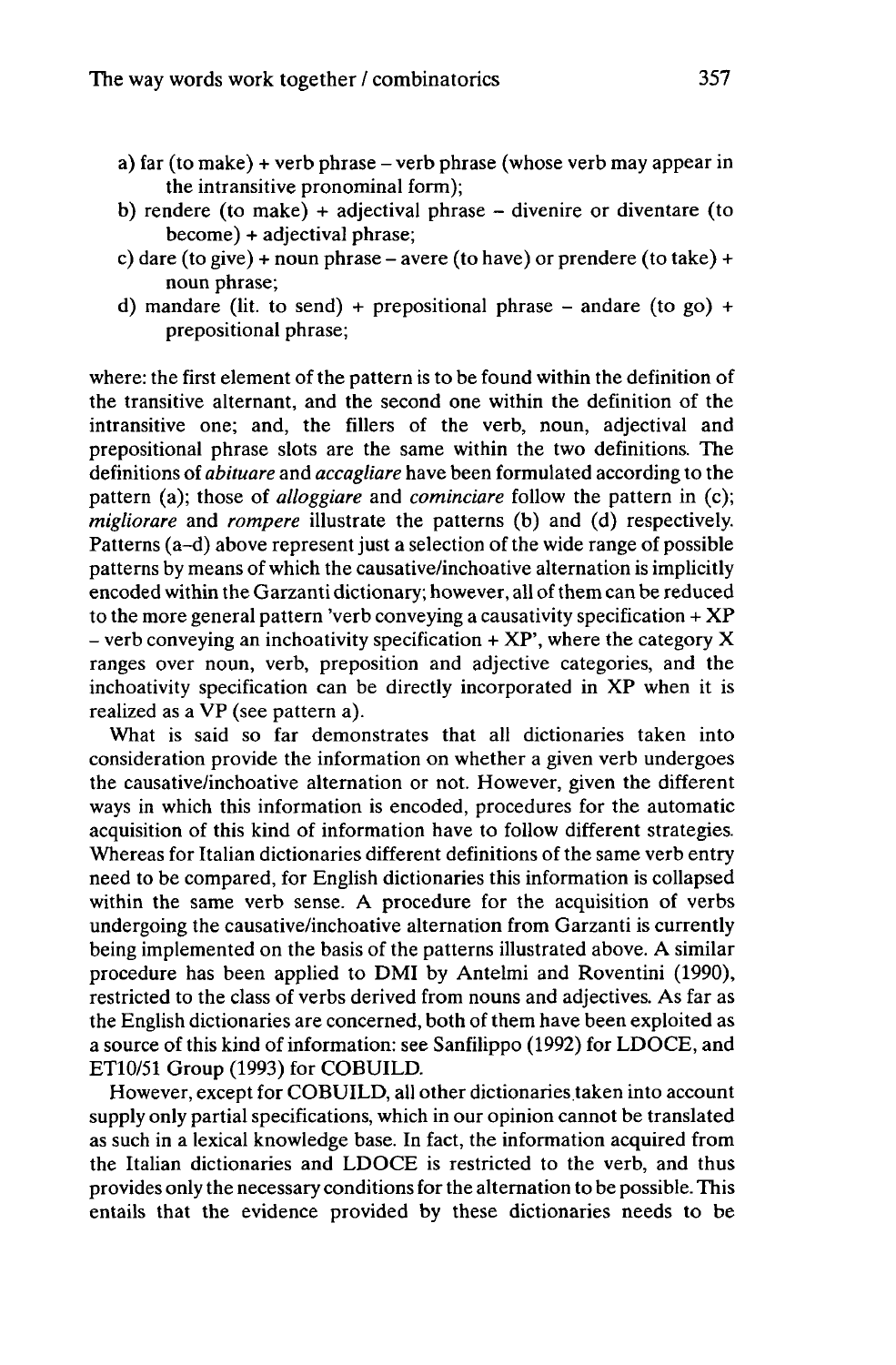integrated with evidence emerging from corpora; only by considering actual usage, i.e. the lexical set of arguments with which the alternation occurs, it will be possible to delimit the real domain of alternating argument structures.

#### **4. Final remarks**

We have seen that traditional accounts of the causative/inchoative alternation consider properties of the verb only. What emerges from actual usage is that also restrictions on the arguments should be taken into account. Two are the consequences of having established that linguistic properties of the verb and its arguments should both be considered when dealing with argument structure alternations.

From the theoretical point of view, it demonstrates that linguistic generalizations such as argument structure alternations, when formulated in terms ofsyntactic patterns only, are too general and do not account for actual usage. More specifically, this shows that lexical and syntactic choices correlate in determining alternations, rather than varying independently of each other. Thus, both need to be considered as constraining the alternation, the syntactic properties of the verb on the one hand, and the lexical set of possible arguments it can take on the other. Thisfact can be seen as providing further evidence against the separation of lexis and syntax; this is one of the basic assumptions behind the design of the COBUILD dictionary (Sinclair 1991), the only dictionary which provides exhaustive information in this respect.

From the practical point of view, this implies that dictionaries and corpora should be combined in the acquisition of this kind of information. What extracted from dictionaries can only be used as the starting point to guide the lexical acquisition from corpora. This way, corpora become indispensable in the acquisition of lexical information relating to the range of different patterns of syntactic realization.

#### **Notes**

The work reported in this paper has been carried out in the framework of the ACQUILEX-II project (Esprit Basic Research Action n. 7315).

#### **References**

Antelmi D., Roventini A, 1990, "Semantic Relationships within a Set of Verbal Entries in the Italian Lexical Database", in Proceedings of EURALEX-90.

Atkins, B.T., Kegl, J., Levin, B., 1986, Explicit and Implicit Information in Dictionaries, Lexicon Project Working Paper n. 12, Center for Cognitive Science, MIT, Cambridge, MA.

Burzio L, 1986, Italian Syntax, Dordrecht, D. Reidel Publishing Company.

Chomsky, N., 1986, Knowledge of Language, Praeger, New York.

Collins Cobuild, 1987, English Language Dictionary, London and Glasgow, Collins.

ET-10/51 Group, 1993, The Parsing of Cobuild Definitions and Mapping of the Output to Typed Feature Structures and Bochum Logical Form, ET-10/51 Deliverable 4, CEC, Luxembourg.